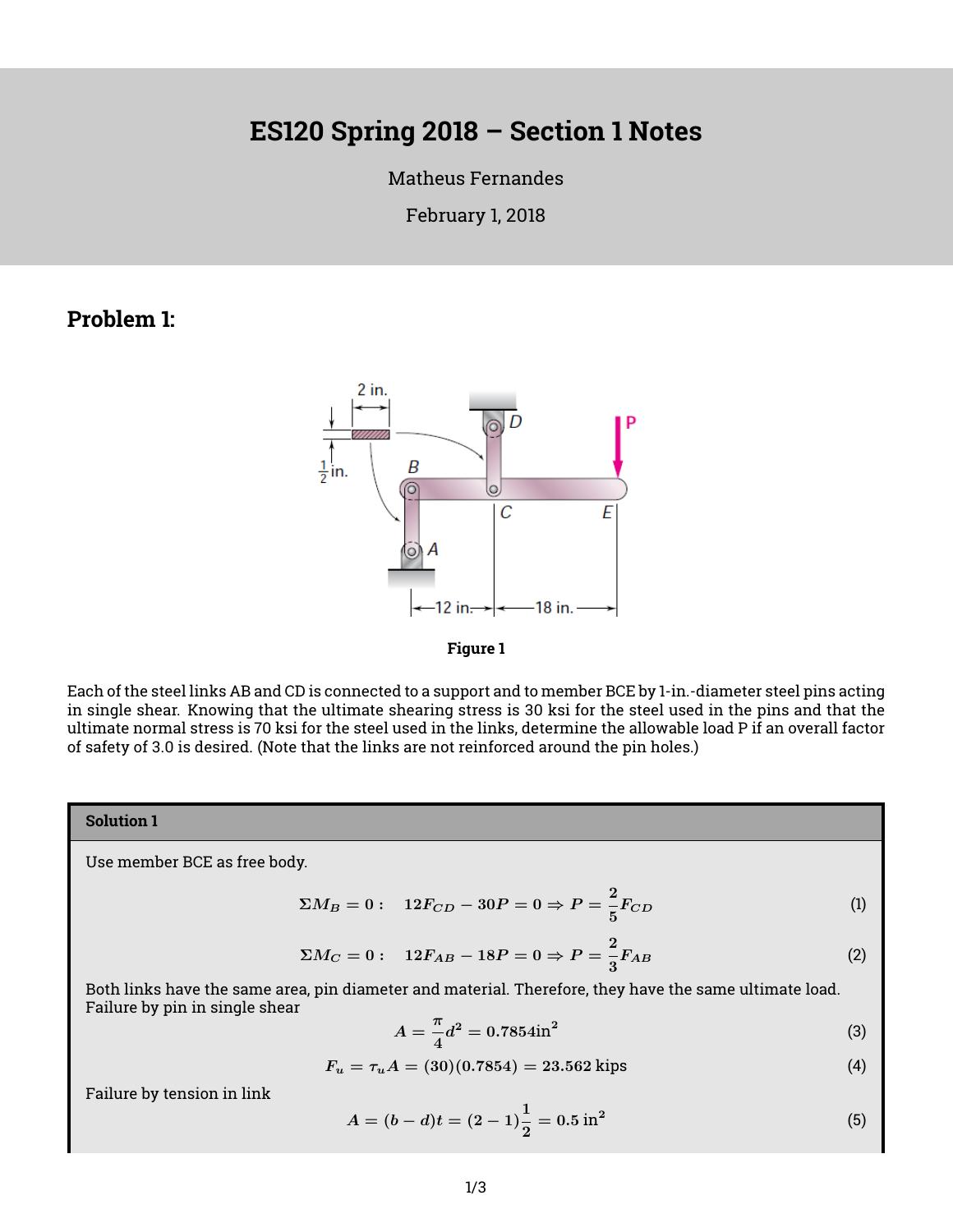$$
F_u = \sigma_u A = (70)(0.5) = 35 \text{ kips} \tag{6}
$$

Ultimate load for link and pin is the smaller.

$$
F_u = 23.562 \text{ kips} \tag{7}
$$

Allowable values of  $F_{CD}$  and  $F_{AB}$ 

$$
F_{all} = \frac{F_u}{\text{Factor of Safety}} = \frac{23.562}{3.0} = 7.854 \text{ kips} \tag{8}
$$

Allowable load for structure is teh smaller of  $\frac{2}{3} F_{all}$  and  $\frac{2}{5} F_{all}$ .

$$
P = \frac{2}{5}(7.854)
$$
 (9)

$$
P = 3.14 \text{ kips} \tag{10}
$$